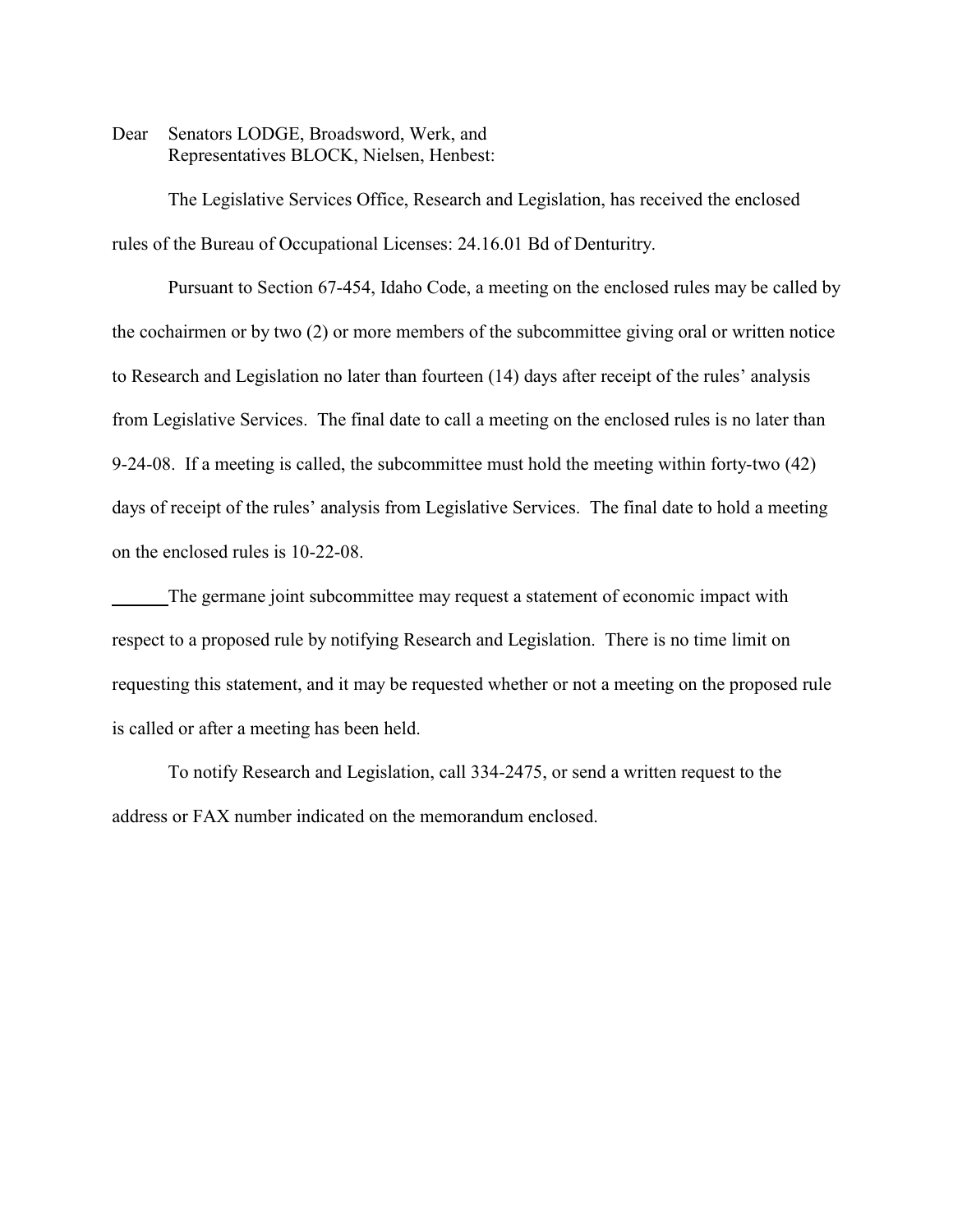## **MEMORANDUM**

| DATE:           | September 5, 2008                                                                                                                      |
|-----------------|----------------------------------------------------------------------------------------------------------------------------------------|
| TO:             | Subcommittees for Administrative Rules Review of the Senate Health and<br>Welfare Committee and the House Health and Welfare Committee |
| FROM:           | Eric Milstead, Principal Research Analyst                                                                                              |
| <b>SUBJECT:</b> | Bureau of Occupational Licenses - IDAPA 24.16.01 Rules of the State Board of<br>Denturitry (Docket No. 24-1601-0801-- Fee Rule)        |

The Bureau of Occupational Licenses has submitted proposed rules at IDAPA 24.16.01 - Rules of the State Board of Denturitry. The Bureau states that negotiated rulemaking was not conducted because the proposed fee increase is needed to help balance the Board's budget. This proposed fee rule is straightforward: the annual renewal fee is increased from \$450 to \$600. The increase to \$600 reflects the maximum renewal fee permitted in the Board's governing statutes, specifically section 54-3312(c), Idaho Code.

The proposed rule appears to be within the authority granted to the Board under Section 54-3309, Idaho Code.

cc: Tana Cory, Bureau Chief Cherie Simpson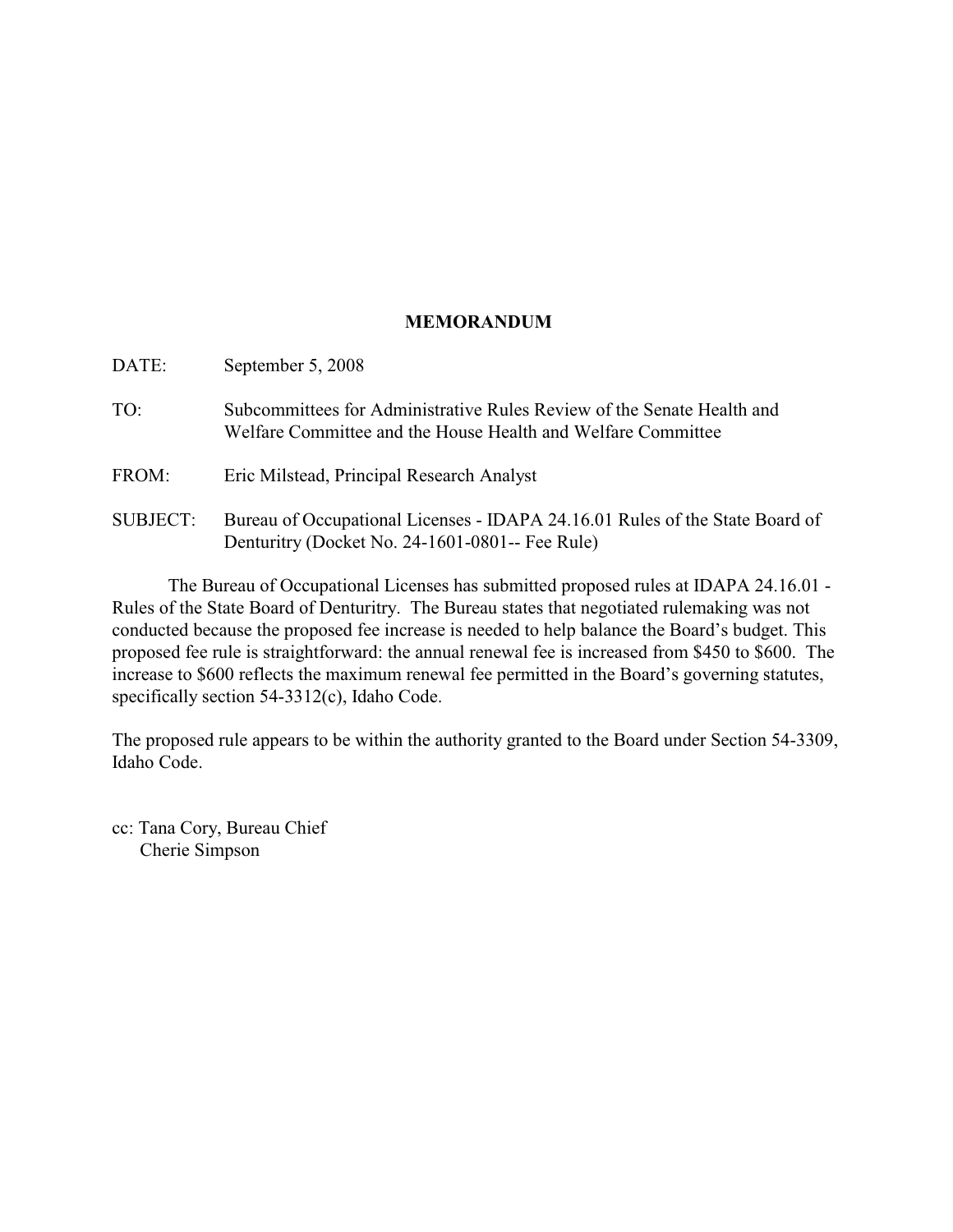## **IDAPA 24 - BUREAU OF OCCUPATIONAL LICENSES 24.16.01 - RULES OF THE STATE BOARD OF DENTURITRY DOCKET NO. 24-1601-0801 (FEE RULE) NOTICE OF RULEMAKING - PROPOSED RULE**

**AUTHORITY:** In compliance with Section 67-5221(1), Idaho Code, notice is hereby given that this agency has initiated proposed rulemaking procedures. The action is authorized pursuant to Section 54-3309, Idaho Code.

**PUBLIC HEARING SCHEDULE:** Public hearing(s) concerning this rulemaking will be scheduled if requested in writing by twenty-five (25) persons, a political subdivision, or an agency, not later than September 17, 2008.

The hearing site(s) will be accessible to persons with disabilities. Requests for accommodation must be made not later than five  $(5)$  days prior to the hearing, to the agency address below.

**DESCRIPTIVE SUMMARY:** The following is a nontechnical explanation of the substance and purpose of the proposed rulemaking:

This change will increase the annual renewal fee from \$450 to \$600 for the 31 licensees. The statute caps the annual renewal fee at \$600. The Board of Denturitry operates on fees paid by its licensees. The Board's expenses have been exceeding its revenues by about \$5,000 per year. This increase will help balance the Board's annual budget.

**FEE SUMMARY:** The following is a specific description of the fee or charge imposed or increased: This change will increase the annual renewal fee from \$450 to \$600 for the licensees. The fee is authorized pursuant to Section 54-3312, Idaho Code.

**FISCAL IMPACT:** The following is a specific description, if applicable, of any negative fiscal impact on the state general fund greater than ten thousand dollars (\$10,000) during the fiscal year resulting from this rulemaking:

This fee would have a positive impact on dedicated funds of approximately \$4650 based on 31 licensees.

**NEGOTIATED RULEMAKING:** Pursuant to IDAPA 04.11.01.811, negotiated rulemaking was not conducted because the increase is needed to help balance the Board's annual budget.

**ASSISTANCE ON TECHNICAL QUESTIONS, SUBMISSION OF WRITTEN COMMENTS:** For assistance on technical questions concerning the proposed rule, contact Cherie Simpson at (208) 334-3233.

Anyone may submit written comments regarding this proposed rulemaking. All written comments must be directed to the undersigned and must be delivered on or before September 24, 2008.

DATED this 5th day of August, 2008.

Tana Cory Bureau Chief Bureau of Occupational Licenses 1109 Main St. Ste. 220 Boise, ID 83702 (208) 334-3233 Ph. (208) 334-3945,fax

## **THE FOLLOWING IS THE TEXT OF DOCKET NO. 24-1601-0801**